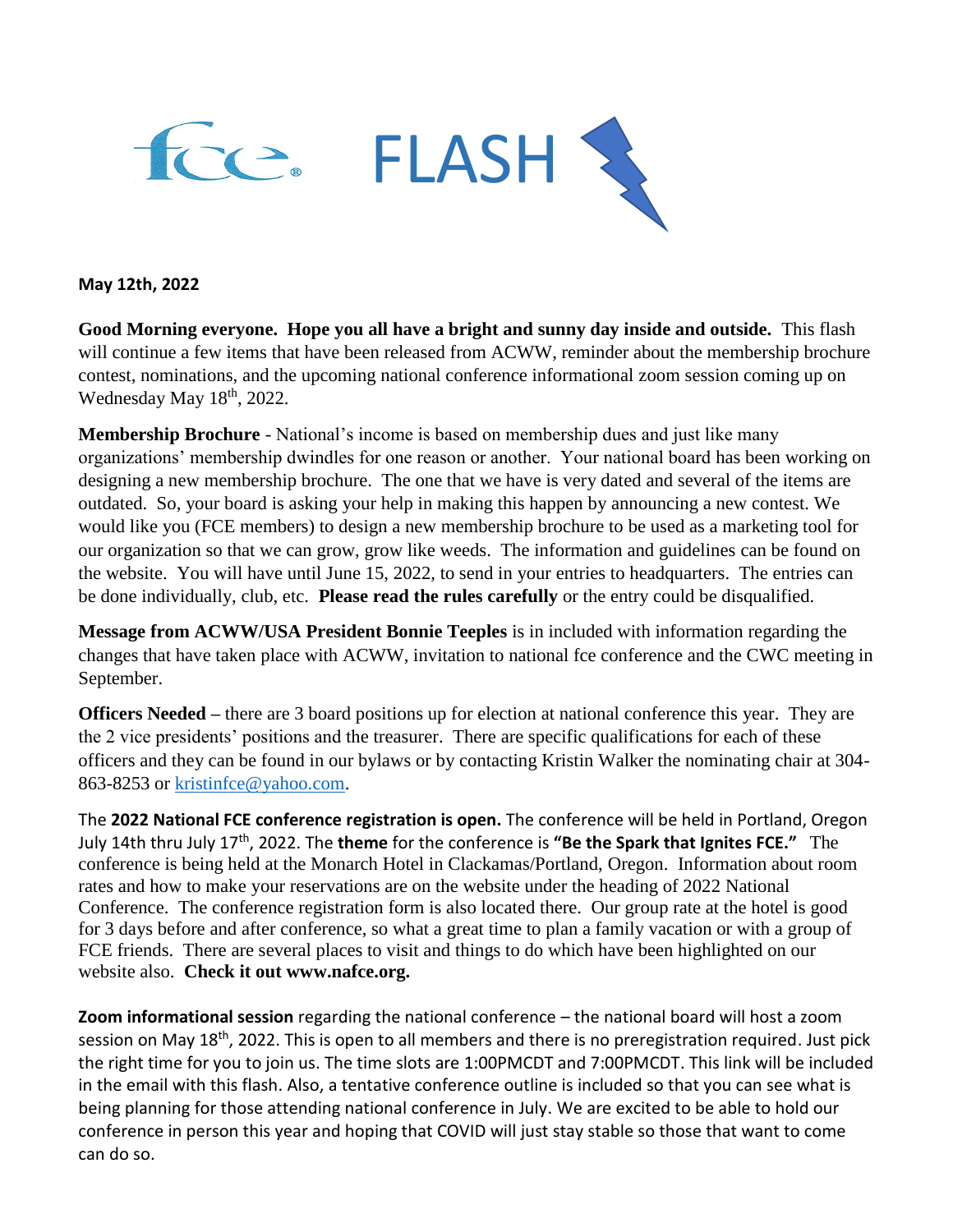# **2022 Conference Outline** (tentative) 5-4-2022

### **Thursday July 14th**

8:00AM – Breakfast for Presidents/President-Elect/Delegate

10:00AM – Tour, etc. – being worked on

Service project in the evening.

### **Friday July 15th**

| 8:00AM                    | Opening - Present State Presidents and Board                                                                      |
|---------------------------|-------------------------------------------------------------------------------------------------------------------|
|                           | <b>Business Meeting</b>                                                                                           |
| 12:00                     | Oregon State Lunch - funds will be collected for Rural Women in Action Fund for<br>ACWW - there will be a program |
| 1:15                      | FCL lessons                                                                                                       |
|                           | Birth Order - Emily Gordon and Faye Spencer                                                                       |
|                           | Know when to say no - Kristin Walker and Linda Hanberry                                                           |
|                           | Rabies (ACWW) - Margaret Mai Polen and Martha Crawford                                                            |
| 5:30                      | Practice for Skit                                                                                                 |
| 6:30                      | FCL evening                                                                                                       |
|                           | Skits and awards                                                                                                  |
| <b>Saturday July 16th</b> |                                                                                                                   |
| 7:30AM                    | Alumni Breakfast                                                                                                  |
| 9:00                      | Speakers                                                                                                          |
|                           | Food Waste - Connie Larrington                                                                                    |
|                           | FCE History and upcoming changes - Judy Fullmer                                                                   |
|                           | ACWW changes and 2023 World Conference - Bonnie Teeples                                                           |
| 12:30                     | Lunch - Essay awards and Heart of FCE - dollars for Leadership                                                    |
| 2:00                      | Hearth Fire Lessons (2) and officer's workshop                                                                    |
|                           | Family History - Linda and Emily                                                                                  |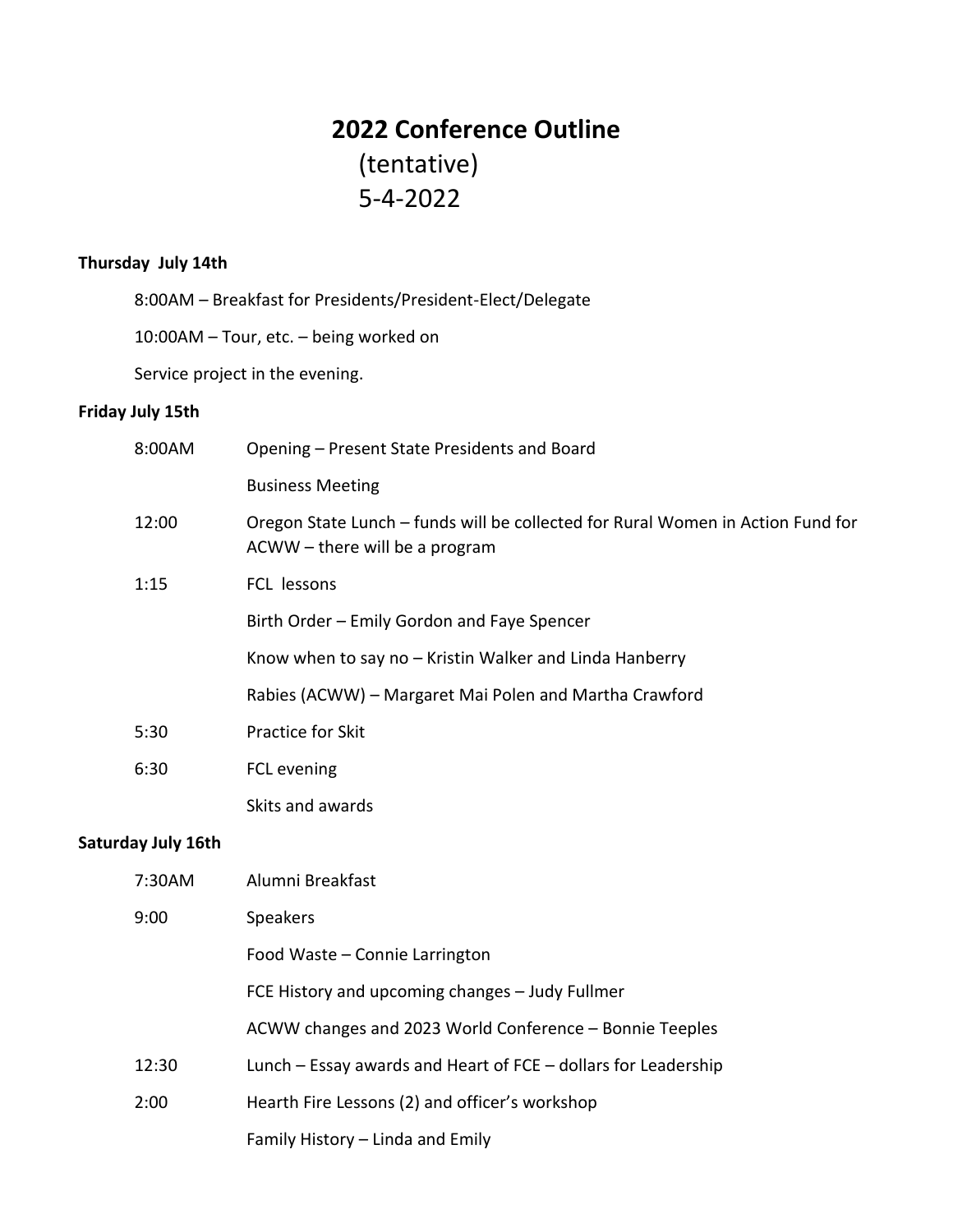HAH – Health and Humor – Faye and Kristin

Officer's workshop

FCL Benefit dinner being worked on

### **Sunday July 17th**

| 9:00AM | Memorial Service - Judy Fullmer                          |
|--------|----------------------------------------------------------|
|        | Inspirational – Emily Gordon, Jean Purich and Anne Engen |
|        | Sharing Time – Scott Teeples                             |
|        | Installation - Bonnie Teeples                            |
|        | Lunch and goodbye $-$ coupon drawing during lunch        |

Sales Room and Silent auction – we are going to try something new this year – each state and any of the attendees that want to contribute will be asked to bring an item worth \$20.00 for the general silent auction and then instead of bid sheets we will use coupons. Double tickets will be sold for \$1.00/each or 20 tickets for \$10.00. There will plastic cups at each item to deposit your ticket in. Tickets will be sold by a couple of individuals.

The alumni will hold a quilted item silent auction during conference. Anyone attending can bring an item. The winner list will be posted Sunday morning.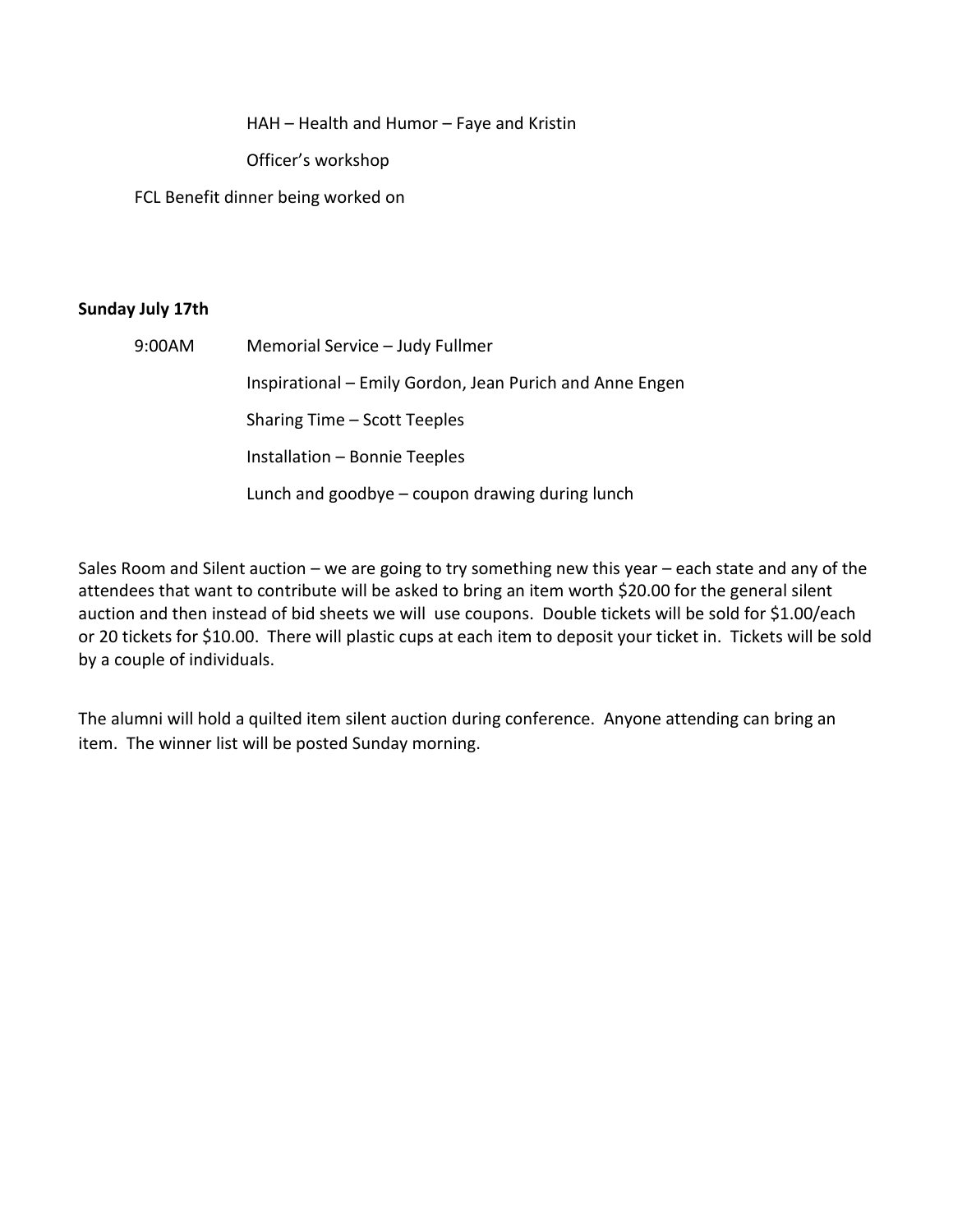# 2022 list of FCL and Hearth Fire lessons

# Hearth Fire - Someone is Saying HAH! Health and Humor

Recognize the physical, emotional, and holistic benefits of humor and laughter. Learn laughter yoga as a form of exercise and relaxation. Learn various aspects of Health and Humor to increase physical and emotional wellness.

# Hearth Fire - Someone in the Family is.…Passing Family History to the Next Generation

"Collecting family memories of your life today and of the past as well, can be a challenge. You know that as time passes, recalling details will become more difficult. Starting this process and being the keeper of family memories really can't happen too soon!"

# FCL Lesson -Positive Leadership Traits by Birth Order or A Better Leader in Spite of Your Birth Order!

Birth order, refers to the order a child is born in their family: first-born, second-born, youngest, and only child are examples. Birth order makes sense most of the time for a vast majority of people. As an educator, wondering how a "black sheep" could come from the same family, was a catalyst for this study. The study has netted many conversation starters and lots of 'aha' moments.

### FCL Lesson - Know When to Say "No."

The purpose of this program is to educate families and communities in regards to the prevalence of money and time wasting losing scams. An educated society is equipped to inform law making bodies, recognize safe communication procedures, and protect themselves against harmful practices involving their money.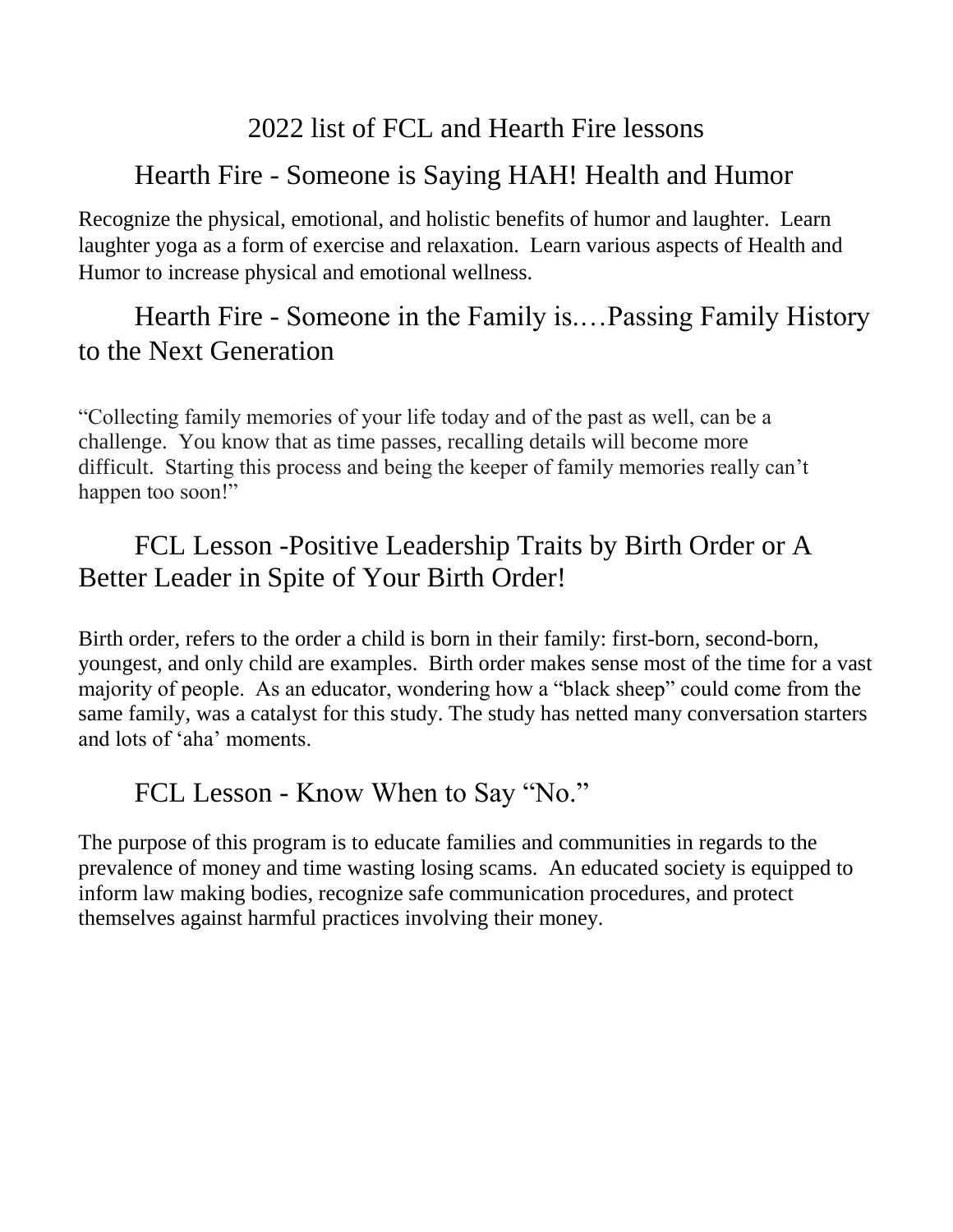### **Message from ACWW/USA President – Bonnie Teeples**

### **Hello FCE Members!!**

AHHH Spring! And now in my part of the country we are finally getting WINTER!! At least we are getting some much-needed rain and snow in the mountains! It is heavenly and we are so grateful for it.

I am so excited that the ACWW World President, Magdie De Kock will be attending the Country Women's Council Conference and will speak during CWC Day and ACWW Day. I know she is looking forward to meeting with you. Please plan to attend the CWC conference and meet Magdie! You have all been invited to attend by the CWC Chair and the AXCWW USA Area President. More information will be sent soon.

I am looking forward to seeing you at the National FCE Conference in Portland OR, July 14-17, 2022. There are some wonderful things planned JUST FOR YOU!

In February, I had the opportunity to attend the first in-person ACWW board meeting since 2019. It was wonderful. Some board members could not attend in person due to restrictions in their home countries, but they were able to attend via ZOOM.

This was not an ordinary board meeting, as we had some tough decisions to make. We spent a week discussing the future of ACWW, looking at the lessons we could learn from the past, and how best to secure the next 90 years for our organization. I do not have the room in the article to address all the issues and changes, but I will give you a short version. You can see a complete version of the issues and challenges as well as the changes on the newly updated website. Please take time to look at the Strategic Plan, it will help make things clearer to you than I can in this article.

During this board meeting we examined data from the last 30 years. This includes income, expenditure, membership numbers, and the reports of all member societies on their own member numbers and activities. It was clear that income was not growing enough to sustain the organization. In real terms, and with inflation considered, declining income was evident. Membership numbers were also declining, and membership of member societies was also shrinking. Reports to the Triennial World Conferences illustrated this, as well as the lack of engagement of members with ACWW issues. The complete separation of advocacy work and projects was artificial and did not reflect the policy objectives of ACWW or the realities of international project aid. The current situation was a result of many years of gradual decline brought to a head by the Covid pandemic and it needed to be addressed. While our financial reserves remain healthy, annual income was insufficient for sustainability. The Board agreed that to do nothing was not an option.

One of the biggest concerns over the last 30 years, and especially in the last two years because of Covid, has been funding. The separation of fundraising streams into restricted "projects" donations, and unrestricted "Pennies for Friendship" donations does not line up with ACWW's experience that advocacy and projects are completely and importantly linked. The Board has therefore agreed to phase out Pennies for Friendship and the Women Empowered Fund and replace them with the **'Rural Women in Action Fund'**. This single fundraising stream will support all the work ACWW does and allow clearer communication of how we spend money.